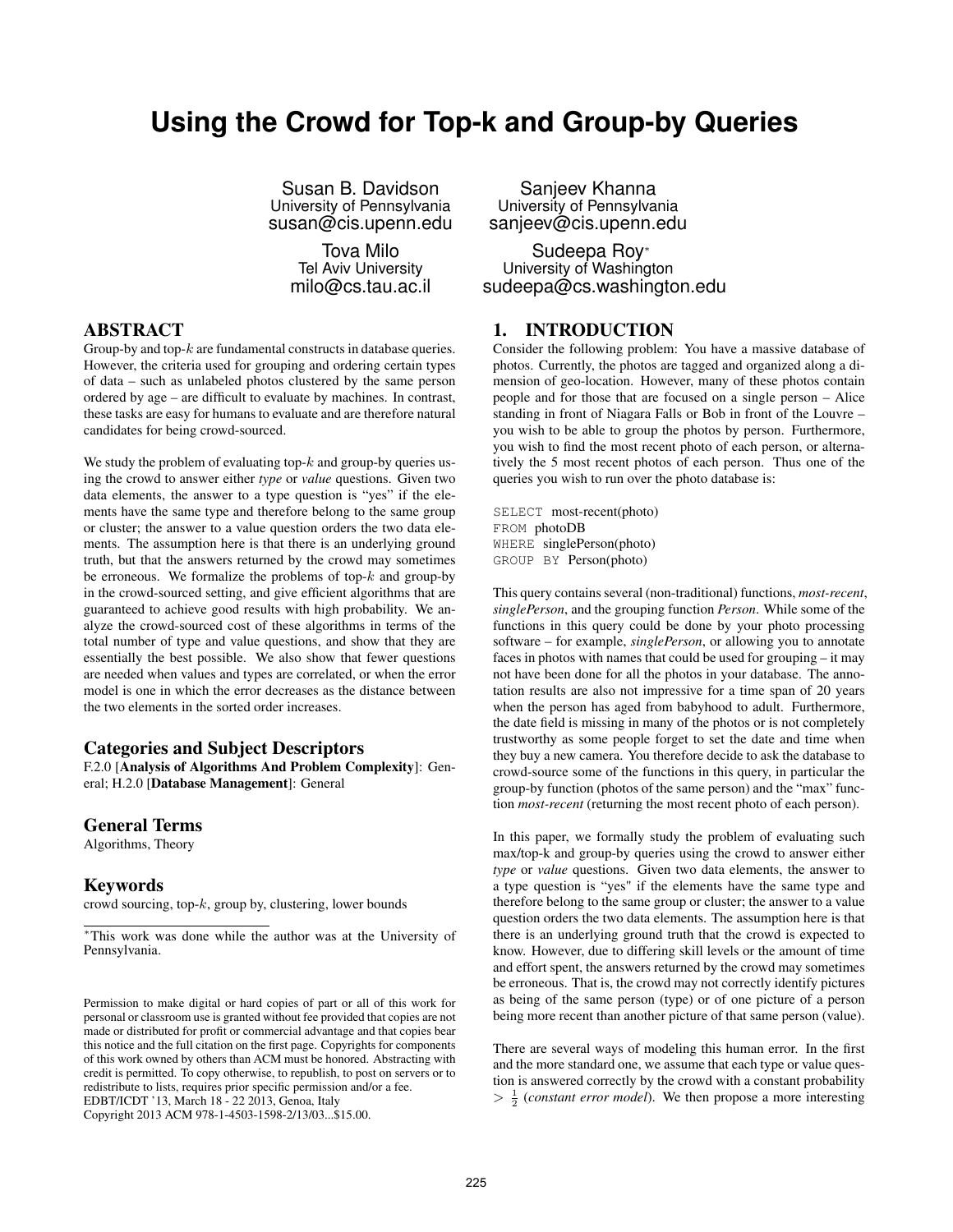error model, called the *variable error model*, in this paper. Here the error is related to how close the elements are in the ordering of interest. For example, if a value question involves two pictures of the same person, one of which is them as a baby and the other of which is them at their high school graduation it is easy to decide which is the most recent. However, if the value question involves two pictures of the same person separated by a week, it is much harder to decide which is the most recent.

Using these error models, we formalize the max/top- $k$  problems and clustering problems for group-by queries in the crowd-sourced setting, and give efficient algorithms that are guaranteed to achieve the desired results with high probability. For max/top- $k$ , we ask value questions to the crowd, whereas for clustering, we ask type questions. Asking questions to the crowd using platforms like Amazon Mechanical Turk [6] involves monetary cost. Therefore, we analyze the crowd-sourced cost of these algorithms in terms of the total number of type and value questions asked to the crowd.

There are scenarios where type and value questions are needed to be used together, *e.g.* in the database query given above, where we want to find max/top-k elements from each cluster. However it turns out that, even for the simple clustering problem when the types and values of the elements are correlated, both type and value questions can be used to reduce the total number of questions. Note that in our example photo database, there is no correlation between the type and value questions; not all "older" people are the same person.<sup>1</sup> However, there are other examples in which there is such a correlation. For example, suppose that you have a database of hotels in a city. If the hotels were to be clustered by districts, then there would be a high correlation between the district and the quality (luxury level or star ratings) of a hotel. In this case, a value question – the luxury level of a hotel – would give some information about its type, *i.e.* the district of the hotel. Similar correlation is expected to exist when the value of a hotel in a given district is its (average/maximum) price, and the type is its quality. We show that this type of correlation can be used to advantage.

**Contributions.** We study max/top- $k$  and clustering problems in the crowd-sourced setting. Here is a summary of our contributions.

- We propose a *variable error model* for erroneous answers from the crowd. Suppose the two elements being compared by a value question is  $\Delta$  apart in the sorted order on values. Then the probability of error is  $\leq \frac{1}{f(\Delta)}$  for a monotone non-negative error function  $f$ , *i.e.* the error in the answer decreases when the distance ∆ between the elements increases. We study the max/top- $k$  problems under this model. For max and top- $k$  with small values of  $k$ , we show that only  $n + o(n)$  value questions are sufficient to find the answers with high probability given any strictly monotone error function f. Here  $o(n)$  denotes a function of n that is strictly asymptotically smaller than the linear function.
- For the general clustering problem, we give a lower bound of  $\Omega(nJ)$  where J is the number of clusters, even for randomized algorithms, even when the answers to the type questions are always correct, and the value of  $J$  is known by the algorithm. We show that this bound is essentially the best possible by providing a simple algorithm that compares  $O(nJ)$ pairs of elements by type questions (if the answers to the type

questions are erroneous, the number of questions increases by a factor of  $O(\log n)$  to output the clusters with high probability). We also note that our algorithm does not require an a priori knowledge of J.

• We formalize the scenario when the types and values are correlated, and show that  $O(n \log J)$  type and value questions in total (with additional logarithmic factors for erroneous answers) are sufficient when elements from same types form contiguous blocks in the sorted order (called the *full correlation case*). In the *partial correlation case*, there are at most  $\alpha$  changes in types between any two element of the same type in the sorted order by value. We show that in this case  $O(\alpha J+n \log(\alpha J))$  questions (with logarithmic factors) suffice. We also discuss the problem of finding max/top- $k$  elements from each cluster.

Outline of paper. We review related work in Section 2. Section 3 presents the model and definitions that will be used throughout the paper. Results on max and top-k (*value* comparisons) for the variable error model are given in Section 4, while results on clustering (*type* comparisons) are given in Section 5. In Section 6, we consider the case when values and types are correlated, and give an improved clustering algorithm using both type and value questions. We conclude in Section 7.

#### 2. RELATED WORK

Crowd-sourcing is a topic of recent interest to the database community, and has been suggested as a method for data cleansing, data integration, entity resolution, schema expansion, and data analytics see *e.g.* [10, 17, 19, 1, 11]. Different crowd-sourced databases like CrowdDB [8], Deco [15], Qurk [12], AskIt![4] have been built. These systems help decide which questions should be asked of the crowd, taking into account various requirements such as latency, monetary cost, quality, etc.

The problem of finding max in the crowd-sourced setting has been considered in [10]. However, instead of finding the maximum element exactly, [10] focuses on the *judgment problem:* given a set of comparison results, which element has the maximum likelihood of being the maximum element, and the *next vote problem:* given a set of results, which future comparisons will be most effective. Finding the exact solution to these problems is shown to be hard, and efficient heuristics are proposed that work well in practice. Finding max in crowd-sourced settings has also been considered in [18]. It provides efficient heuristics and evaluate them empirically which can be tuned using parameters like execution time, cost, and quality of the result. The more general sorting problem is considered in [13] which aims to minimize the cost of asking questions using the Qurk system by optimization techniques like batching and replacing pairwise comparisons by numerical ratings. The focus of [13] is mainly on handling different implementation aspects in contrast to obtaining rigorous theoretical results which is the goal of this paper.

On the other hand, the problem of finding max/top- $k$  elements in the presence of noisy comparison operators has been extensively studied in the the theory community (see the references in [18, 10]). Our work is closest to [7] which considers the more standard constant error model; we compare our work with [7] in detail in Section 4, and show that we obtain better bounds for max and for small values of  $k$  in top- $k$  when the error function in the variable error model is strictly monotone.

 $1$ <sup>1</sup>The most recent photo of a person is the one in which they are the oldest.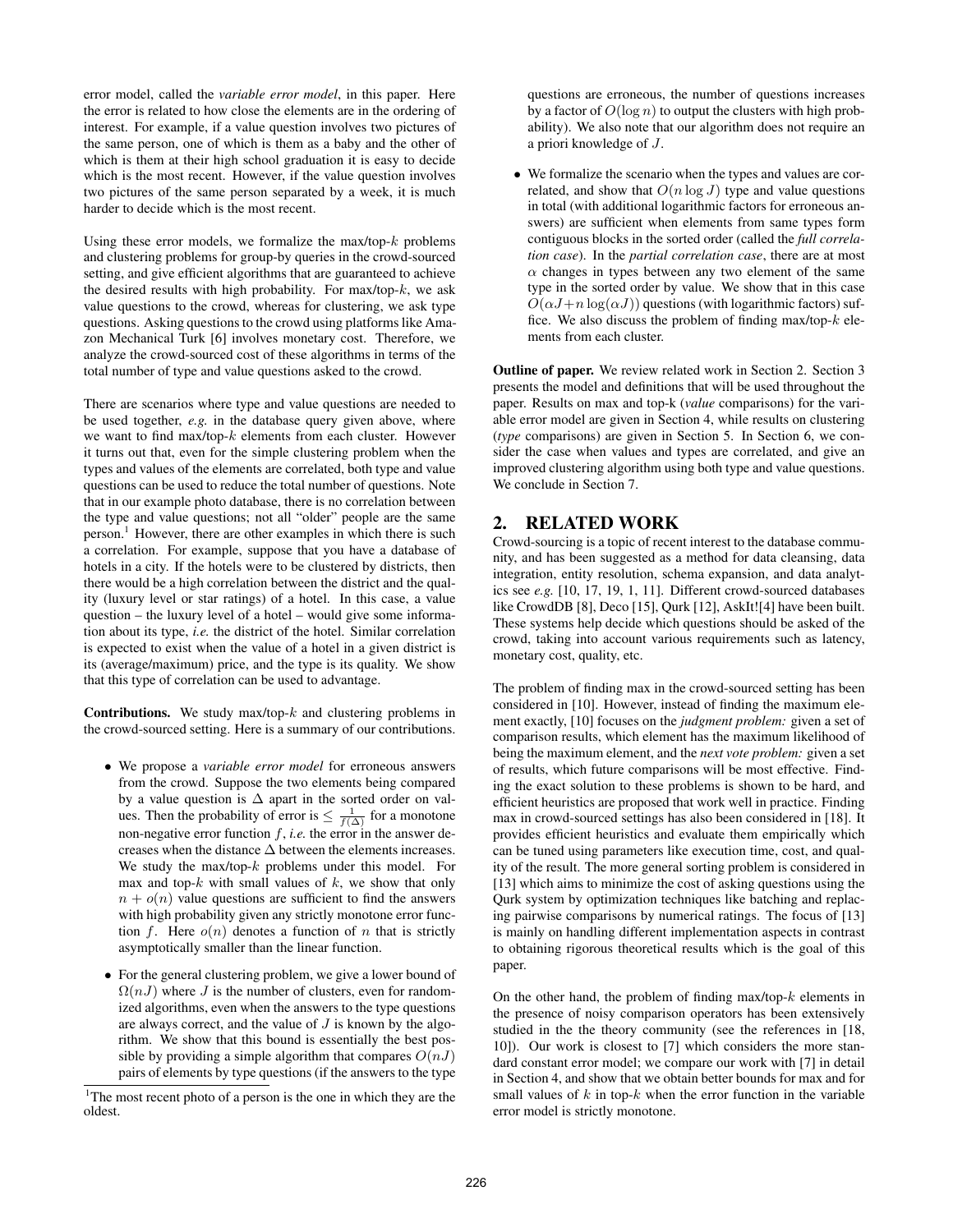The clustering problem in the crowd-sourced setting has been considered in [9]. However, the goal of [9] is to *define* cluster types instead of only *classifying* the elements. It also assumes that workers may have different clustering criteria and each worker only has a partial view of the data. This paper proposes a Bayesian model of how the workers can approach clustering. This is in contrast to our model where we assume that there is a fixed (but unknown) set of clusters partitioning the elements. Previous work has also considered filtering data items based on a set of properties that can be manually verified [16], and also entity resolution using crowdsourcing [19]. However, to the best of our knowledge, our work is the first one that formally considers clustering in the crowd-sourced setting assuming a ground truth on the clusters, and studies the correlation between types and values.

### 3. PRELIMINARIES

In this section, we present some preliminary notions and formally define the problems that we study in this paper.

There are *n* elements  $x_1, \dots, x_n$ . Each element  $x_i$  is associated with a *type* (denoted by  $\text{type}(x_i)$ ) and a *value* (denoted by  $\text{val}(x_i)$ ). We denote by  $J$ , the number of distinct types. Types induce a partition of the elements into  $J$  clusters where each cluster contains elements of the same type. The clusters are *balanced* when the ratio of maximum and minimum cluster size is bounded by some given constant c, *i.e.* when each cluster has about  $n/J$  elements. The values of the elements are distinct and there is a total order on the values, *i.e.* for any two elements  $x_i$  and  $x_j$ , either  $val(x_i) > val(x_j)$  or  $val(x_j) > val(x_i)$ . For simplicity, we will use  $x_i > x_j$  instead of  $\text{val}(x_i) > \text{val}(x_j)$  when it is clear from the context.

In the photoDB example mentioned in the introduction, each photo is an element. The type of a photo is the person appearing in the photo, while the value of a photo is the age of the person in that photo (or, the date when the photo was taken). The number of clusters J is the number of distinct people in the database who appear in a singlePerson photo. Since some people may appear in many more singlePerson photos than others, the clusters are not necessarily balanced. Note that the name or age of the individuals may not be explicitly recorded in the photos, but that there is an underlying ground truth.

Group-by and top- $k$  database queries. Consider the elements as tuples in a relational setting. The types and values of the elements can be assumed to be two different attributes of the tuples which are not explicitly mentioned in the database. The goal of a *group-by query* is to group together elements having same types, *i.e.* to find the clusters mentioned above. An example group-by query that clusters the photos based on the individuals appearing in them is the following (for simplicity assume that group photos have already been filtered out and *ind-photoDB* contains photos focusing on individual people):

SELECT Person(photo) FROM ind-photoDB GROUP BY Person(photo)

On the other hand, in a *top-*k *query*, predicates can be added in the select clause to find the maximum or  $k$  elements having the highest values for each cluster in the query (the smallest elements can be found similarly). As an example, consider the scenario where a person accesses only her photos in the database and wants to find the most recent photo, or where someone wants to find the most recent photo of a place of interest given a number of such photos. Both can be answered by the following query (where *my-photoDB* represents the set of photos of interest) :

SELECT most-recent(photo) FROM my-photoDB

Here value of a photo is the date when it was taken (or the age of the person was at the time the photo was taken). In particular, groupby and top- $k$  queries can be combined in the natural way when we want to find top-k/maximum element from each cluster, as in the example database query given in the introduction.

Questions for the crowd. As mentioned in the introduction, the wisdom of the crowd can be used to compute the functions "GROUP BY Person(photo)" or "*most-recent(photo)*" in the above queries. This is done by posing *questions*to the crowd that ask them to compare types or values of two elements, followed by (possibly in rounds) some computation performed within the system. In our model, the crowd can be asked either a *type question*: given two elements  $x_i$  and  $x_j$ , whether  $\text{type}(x_i) = \text{type}(x_j)$ , or a *value question*: given two elements  $x_i$  and  $x_j$ , whether  $\text{val}(x_i) > \text{val}(x_j)$ . Note that the answers to these questions are always "yes" or "no", and we cannot ask what the type or value of a given element is. This is motivated by the examples given, since the crowd may not know the exact date when the photo was taken, who the person is in the photos they are shown, or where the places of interest are. From now on, we use "queries" to denote database group-by or top- $k$  queries, and "questions" or "comparisons" to denote the type or value questions asked to the crowd.

Problem definitions. The problems studied in this paper are:

(i) Max and top- $k$ : Here our goal is find the maximum, and in general the top- $k$  elements having the highest values in order to compute top-k/max functions in queries. That is, assuming without loss of generality that  $x_1 > x_2 > \cdots, x_n$ , we want to find  $x_1$  (for max) or  $x_1, \dots, x_k$  (top-k) using value questions.

(ii) Clustering: Here we want to find the  $J$  clusters using type questions grouping together elements having the same type. This allows us to find the groups in group-by queries.

(iii) Clustering with correlated types and values: The problem stated above uses only type questions to cluster the elements. However, sometimes the types and values of elements are highly correlated. For instance, consider average/maximum price of hotels (or rooms in a hotel) of a district vs. their quality. Here the elements are hotels or rooms in the same hotel; quality of a room or a hotel (luxury level or star ratings) captures its type, and the value is the (average) price of the room or the hotel. When we sort rooms in the same hotel according to their prices, it is likely that rooms of similar quality will form a contiguous block in the sorted order. This we call the *full correlation case*. On the other hand, when we sort the hotels according to their average prices, the hotels of similar quality are expected to form "almost" contiguous blocks in the sorted order (due to other factors like location). This we call the *partial correlation case*. In this problem, once again we want to find the J clusters for group-by queries. However, we use both type and value questions in order to exploit any correlation as above between types and values.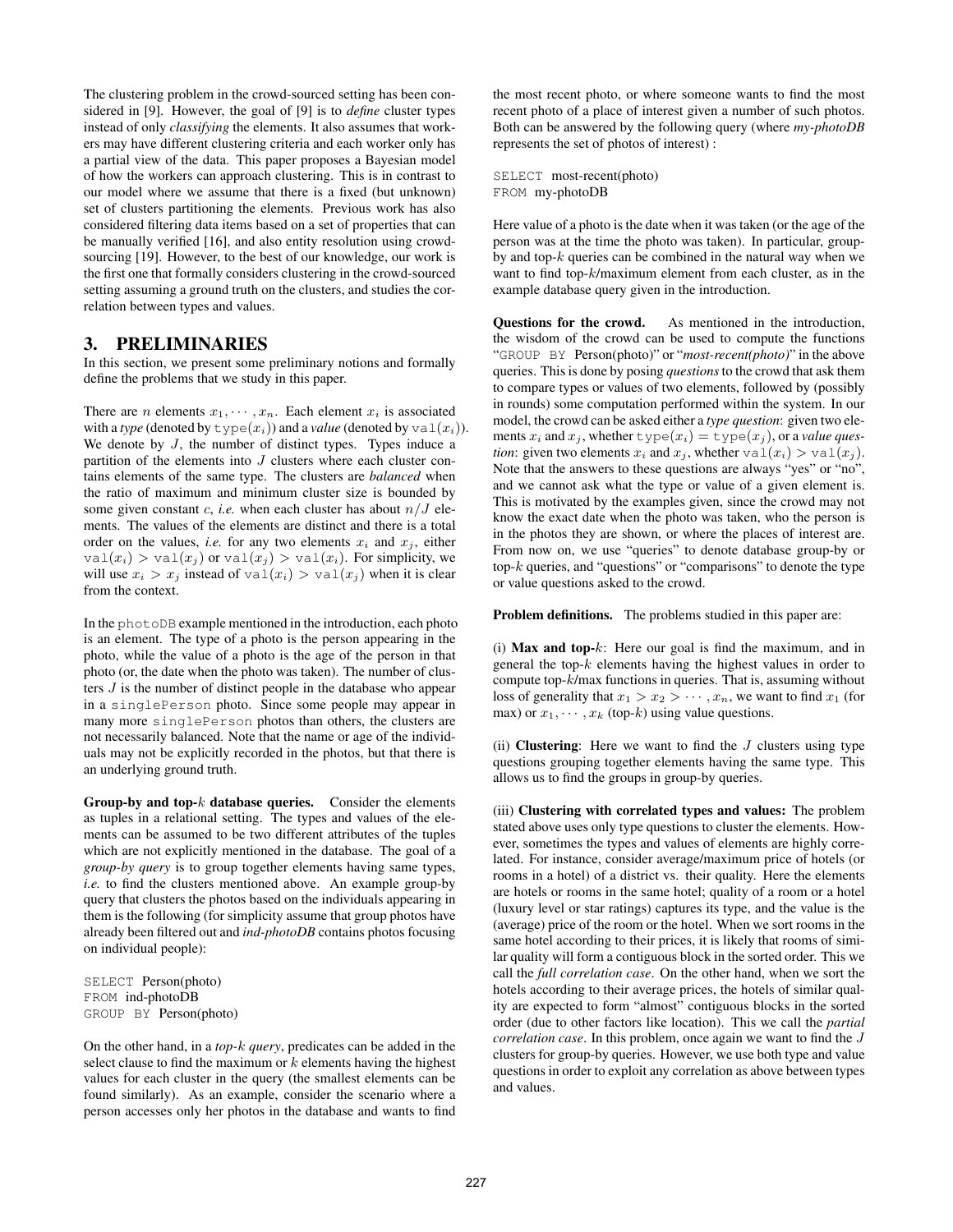The above intuition is formalized as follows. Suppose  $x_1 > x_2$  $\cdots > x_n$ . There are at most  $\alpha$  changes in types of elements in the sorted order between any two elements of the same type for some value of  $\alpha$ . Formally, consider any two elements  $x_i > x_j$ such that  $type(x_i) = type(x_j)$ . There exists a value of  $\alpha, \alpha \in$  $[1, n - 1]^2$ , such that between  $x_i$  and  $x_j$  there are at most  $\alpha - 1$ elements  $x_{\ell}$ ,  $i \leq \ell < j$ , where  $type(x_{\ell}) \neq type(x_{\ell+1})$ . For instance, when  $type(x_1) = type(x_n)$ , and all other elements have distinct types,  $\alpha = n - 1$ . On the other hand, when  $\alpha = 1$ , we get the full correlation case. In general, when the value of  $\alpha$ is small, the clusters are nearly sorted according to the values of the elements in them, and we get the partial correlation case. We will show that fewer number of type and value questions in total are needed compared to the number of type questions in (ii) when the value of  $\alpha$  is small. We also discuss how we can find top- $k$  elements from each cluster using both type and value questions (for queries using both top-k/max function and GROUP BY clause).

A dominant cost factor in crowd sourcing applications is the number of questions being asked. $3$  This is because answering may incur monetary cost, involves human efforts, and may be slow. Therefore, we will provide upper and lower bounds on the cost to solve the above problems by counting the total number of type and value questions.

Error model. Although each element has a fixed type and a fixed value, due to differing skill levels, or the amount of time and effort spent, the answers returned by the crowd may be erroneous. We first model the potential noisy answers by a simple and standard *error model for the questions*: both type and value questions are answered correctly with probability  $\geq \frac{1}{2} + \epsilon$ , where  $0 < \epsilon \leq \frac{1}{2}$  is a fixed constant<sup>4</sup>. This ensures that the answer returned by the crowd is always correct with higher probability than a random "yes" or "no" answer returned with probability  $\frac{1}{2}$ . We call this the *constant error model*.

For the max/top-k problem, we will see the effect of a more refined *variable error model* for value questions, where the probability of error decreases when two elements that are far apart in the total order on values are compared. For instance given two photos of an individual, it is easier for the crowd to decide which one has been taken earlier if the time difference between the photos is 10 years than when the photos are taken a week apart. We formalize this concept as follows: A function  $f : \mathbb{N} \to \mathbb{R}^{\geq 0}$  <sup>5</sup> is *monotone* (respectively, *strictly monotone*) if for al  $n_1 \geq n_2$ ,  $f(n_1) \geq f(n_2)$ (respectively,  $f(n_1) > f(n_2)$ ). Given two distinct elements  $x_i, x_j$ such that  $x_i > x_j$ 

 $Pr[x_j \text{ is returned as the larger element}] \leq \frac{1}{f(z)}$  $\frac{1}{f(j-i)} - \epsilon$  (1)

where f is a monotone function,  $f(1) \geq 2$ , and  $\epsilon > 0$  is a constant. The conditions  $f(1) \geq 2$  and  $\epsilon > 0$  ensure that even if  $x_i$  and  $x_j$ are consecutive elements in the total order, *i.e.*  $j = i + 1$ , then the probability of making the right decision is also strictly greater than

 $\frac{1}{2}$ . Note that when  $f(\Delta) = 2$  for all inputs  $\Delta$ , the variable error model is the same as the constant error model for value questions<sup>6</sup>.

The function  $f$  is called the *error function*, and can have different rate of growth depending on the dataset and skill level of the crowd. For instance, when the set of  $n$  photos spans a time line of few weeks, the probability of error in ordering them according to age of people is likely to be high even when the oldest and most recent photos are compared. However, if the  $n$  photos span a time line of over 20 years, the probability of error is much smaller when the first and last photos are compared. In practice, the nature of error can be estimated by asking a test set of questions to the crowd on a small set of elements for which the correct answer is already known, prior to asking the actual questions for finding max/top- $k$ . In Section 4, we will study the effect of different error functions on the number of questions asked to the crowd.

Error in the answers to value and type questions results in errors in the answer to a database query. Therefore, we seek to find solutions to the queries that are correct with high probability: given any constant  $\delta > 0$ , our goal is to find the exact max/top-k elements or the exact clusters with probability  $1 - \delta$ .

We will frequently use the standard notation  $O($ ) and  $\Omega($ ) for asymptotic upper and lower bounds, and  $o()$  and  $\omega()$  for strict asymptotic upper and lower bounds respectively [5]. We will also use the notation  $O()$  or  $\Theta()$  which hides the associated logarithmic terms in an expression. All logs used in the paper refer to logarithms with base 2. Next we discuss the three problems mentioned above in detail in Sections 4, 5 and 6 respectively.

### 4. MAX AND TOP-K

The problem of finding the maximum and top- $k$  elements with faulty comparisons has been thoroughly studied in [7] under the constant error model. When value comparisons are performed by the crowd, the probability of error is likely to be less when two elements far apart in the sorted order are compared, which can reduce the number of questions asked to the crowd. This motivates the study of max and top-k problems under the variable error model which is formalized in Equation (1). In this section, we show that when the error function  $f$  in Equation (1) is strictly monotone, only  $n + o(n)$  value questions are sufficient to find the max or the top-k elements for a small value of  $k$  (which is typically the case in practice) with high probability. We start with the algorithm for finding max in Section 4.1, and then use that algorithm as building block to find the top-k elements in Section 4.2.

#### 4.1 Finding Max

Suppose  $x_1 > x_2 > \cdots > x_n$ . Given  $\delta > 0$ , we want to find  $x_1$ with probability  $\geq 1 - \delta$  using a small number of value questions. When the answers to value questions are correct,  $n - 1$  questions are necessary and sufficient to find  $x_1$ . On the other hand in the constant error model, where each value question is answered correctly with probability  $\geq \frac{1}{2} + \epsilon$  for a constant  $\epsilon$ , [7] gives a simple algorithm to find the maximum with probability  $\geq 1 - \delta$  using  $O(n \log \frac{1}{\delta})$  questions (we sketch the algorithm later). They also show that this bound is tight as stated in the following theorem:

THEOREM 1. [7] For all  $\delta \in (0, \frac{1}{2})$ ,  $\Theta(n \log(\frac{1}{\delta}))$  value ques*tions (comparisons) are both sufficient and necessary to find the*

<sup>&</sup>lt;sup>2</sup>For positive integers a, b, where  $a \leq b$ ,  $[a, b]$  denotes the interval  $a, a+1, \cdots, b.$ 

<sup>3</sup>There are other natural cost function like the *latency* or *number of rounds of questions* asked of the crowd, which we leave as future work.

<sup>&</sup>lt;sup>4</sup>The results obtained are similar if we assume two different  $\epsilon$  values for type and value questions.

<sup>&</sup>lt;sup>5</sup>N, R, and  $\mathbb{R}^{\geq 0}$  respectively denote the set of natural numbers, the set of real numbers, and the set of non-negative real numbers.

<sup>6</sup>Our results also hold for an alternative 'value-based' error model when adjacent values in the sorted order are well-separated (see Section 7).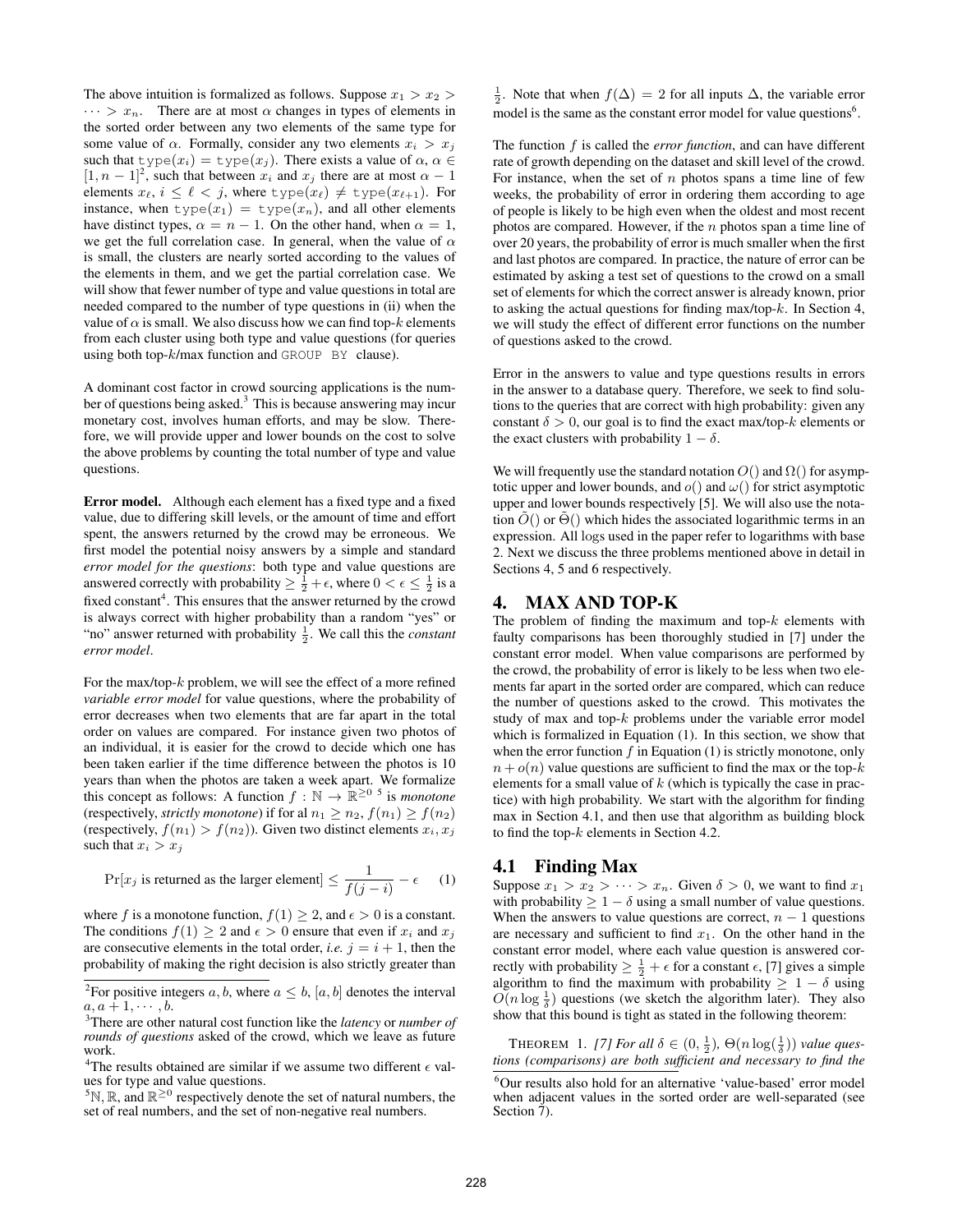#### Algorithm 1 Algorithm for finding the maximum element.

- 1: Choose a random permutation  $\Pi$  of the elements  $x_1, \dots, x_n$ .
- 2: **for** levels  $L = 1$  to  $\log n$  in the comparison tree **do** { *leaves are in level 0, the root is in level* log n*\** }
- 3: If  $L \leq \log X$  (lower  $\log X$  levels), do one comparison at each internal node. Propagate the winners to the level above.
- 4:  $-If L > log X (upper log  $\frac{n}{X}$  levels), do  $N_L$  comparison$ at each internal node. Take majority vote and propagate the winners to the level above.

5: end for

6: return The element at the root node of the comparison tree.

*maximum with probability*  $> 1 - \delta$  *in the constant error model.* 

Moreover, the proof of the lower bound shows a stronger result when  $\delta + \epsilon \leq \frac{1}{2}$ , *i.e.* when a high probability of success is needed in spite of a high probability of error.

OBSERVATION 4.1. *[7] There exists a constant* c > 0 *such that* at least  $(1+c)n$  *comparisons are needed to compute the maximum* with probability  $1 - \delta$  for any  $\delta$ ,  $\epsilon$  satisfying  $\delta + \epsilon \leq \frac{1}{2}$ .

In this section we show that a much better upper bound can be obtained in the variable error model that almost matches both the upper bound of  $n - 1$  comparisons when the value questions are correctly answered, and the lower bound of  $(1 + c)n$  stated in Observation 4.1. Recall the probability of error for value questions in the variable error model in terms of the error function  $f$  given in (1) in the previous section. The following theorem shows that for *all* strictly monotone functions  $f, n + o(n)$  questions suffice (for constant  $\epsilon$ ,  $\delta$ ) to find the maximum with high probability. Further, the number of questions improves to  $n + O(\log \log n)$  when f is at least linear (*i.e.*  $f(\Delta) = \Omega(\Delta)$ ) and to  $n + O(1)$  when f is exponential ( $f(\Delta) = 2^{\Delta}$ ).

THEOREM 2. *For all strictly growing functions* f *and constant*  $\epsilon, \delta > 0$ ,  $n + o(\frac{n}{\delta} \log \frac{1}{\delta})$  *value questions are sufficient to output the maximum element*  $x_1$  *with probability*  $\geq 1 - \delta$  *in the variable error model.*

*Further, if*  $f(\Delta) = \Omega(\Delta)$ *, then*  $n + O(\frac{\log \log n}{\delta^2} \log \frac{1}{\delta})$  *questions are sufficient. If*  $f(\Delta) = 2^{\Delta}$ *, then*  $n + O(\log^2 \frac{1}{\delta})$  *questions are sufficient.*

Next we present our algorithm and prove the bounds given in the theorem.

*Our Algorithm.* Our algorithm uses the tournament approach using a *comparison tree*. The key idea is to choose a random permutation of the elements  $x_1, \dots, x_n$  which appear as leaves in the tree. These leaves are grouped into  $\frac{n}{2}$  pairs, the two elements in each pair are compared using value questions, and the winners (larger elements) propagate to the level above. This is continued until only one element remains as the root of the tree which is declared as the maximum.

We divide the log *n* levels of the comparison tree into upper log  $\frac{n}{X}$ levels and lower  $\log X$  levels (see Figure 1a). In the lower levels, only one value comparison is performed at each internal node. In the upper levels  $L = \log X + 1$  to  $\log n$ ,  $N_L$  comparisons are performed at each internal node, and a majority vote is taken to decide the larger element. Algorithm 1 presents our method; the parameters  $X$  and  $N<sub>L</sub>$  will be calculated later depending on the nature of error function f.



Figure 1: (a) General framework of Algorithm 1 with a comparison tree, (b) Amplified single X-tree with X nodes and (lower)  $\log X$ levels.

*Analysis.* The total number of comparisons performed by the algorithm is

$$
n - \frac{n}{X} + \sum_{L=\log X + 1}^{\log n} N_L \le n + \sum_{L=\log X + 1}^{\log n} N_L
$$

We will show that the maximum element  $x_1$  is returned with probability  $\geq 1 - 6\delta$ ; to obtain the desired  $1 - \delta$  probability as stated in Theorem 2, the algorithm is run with  $\delta' = \delta/6$ .

We analyze the upper  $\log \frac{n}{X}$  levels and the lower  $\log X$  levels separately: (i) in the upper levels, we use the algorithm from [7] which returns the maximum element with probability  $> 1 - \delta$ ; (ii) in the lower levels, we show that  $x_1$  does not lose in any comparison with probability  $\geq 1 - 5\delta$ , even when only one comparison is performed at each internal node in the lower levels. Therefore, by union bound, the maximum element  $x_1$  will be returned with probability  $\geq 1-6\delta$ . Moreover, the chosen value of X ensures that the number of comparisons in the upper levels in  $o(n)$  (for constant  $\epsilon$ ,  $\delta$ ) for any strictly monotone error function f.

**Analysis of the Upper Levels.** For the upper  $\log \frac{n}{X}$  levels, we simply use the fact that each value question is answered correctly with probability  $\geq \frac{1}{2} + \epsilon$  irrespective of the function f. Then we can use the algorithm and bounds given in [7] for constant error model (see Theorem 1). We briefly sketch the algorithm for the sake of completeness.

Consider the sub-tree with the upper  $\log \frac{n}{X}$  levels, the number of nodes in the subtree is  $\frac{n}{X}$ . Each internal node in the levels  $\ell = 1$  to  $\log \frac{n}{X}$  uses  $S_\ell = (2\ell - 1) * O(\frac{1}{\epsilon^2} \log \frac{1}{\delta})$  comparisons, and  $N_L =$  $S_{L-\log X}$ . It is easy to verify that  $\sum_{L=\log X+1}^{\log n} N_L = O(\frac{n}{X} \log \frac{1}{\delta})$ for constant  $\epsilon > 0$  (see the appendix). Therefore, given constant  $\epsilon, \delta > 0$ , to find the maximum element in the upper  $\log \frac{n}{X}$  levels with probability  $\geq 1 - \delta$ ,

it suffices to ask 
$$
O(\frac{n}{X} \log \frac{1}{\delta})
$$
 value questions (2)

Analysis of the Lower Levels. The expression in (2) bounds the number of comparisons in the upper  $\log \frac{n}{X}$  levels; the number of comparisons in the lower  $\log X$  levels is bounded by n. Next we show that there exists a value of X such that  $\frac{n}{X} = o(\frac{n}{\delta})$  for any strictly monotone function  $f$ , and the maximum element does not lose in any comparison with probability  $\geq 1 - 5\delta$  in the lower levels.

Algorithm 1 starts with a random permutation  $\Pi$  of the elements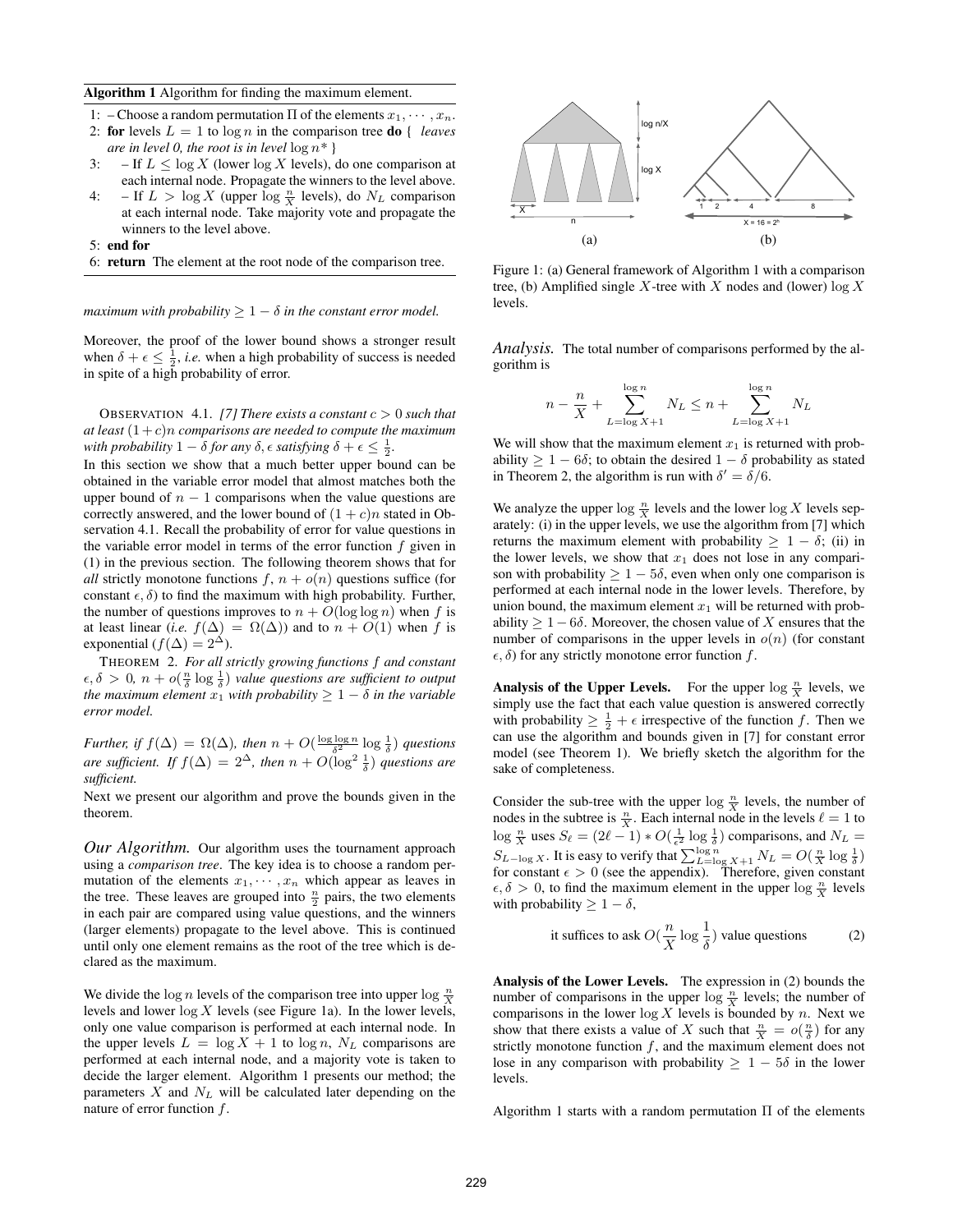$x_1, \dots, x_n$ . Let us partition  $\Pi$  into block of size (at most) X of consecutive elements. Let us call the sub-trees of the comparison tree in the bottom log X levels on each block of X elements an X*tree* (the sub-trees in Figure 1a); the number of X-trees is  $\frac{n}{X}$ . The algorithm performs only one comparison at each non-leaf node of each X-tree.

Consider the  $X$ -tree that contains the maximum element in Figure 1b. Without loss of generality, assume that the leftmost leaf is the maximum element  $x_1$ . Consider the left-most path of length h to the root of the X-tree. We will compute the probability that  $x_1$ is never eliminated along this path.

The height of the X-tree is  $h = \log X$ . Let  $r_{\ell}, \ell \in [1, h]$ , be a nonleaf node on the left-most path of the X-tree. The right subtree of  $r_\ell$ will have  $2^{\ell-1}$  leaf nodes (see Figure 1b). Note that, if  $x_1$  survives all the comparisons in levels 1 to  $\ell - 1$ , in the internal node  $r_{\ell}, x_1$ can only be compared with the nodes in the right subtree of  $r_\ell$ . For parameters  $\Delta_{\ell}, \ell \in [1, h]$ , to be decided later, we will bound the following probabilities:

- 1.  $\delta_{\ell} = \Pr[\text{ At least one leaf in the right subtree of } r_{\ell} \text{ corre-}$ sponds to an element from the set  $\{x_j : 2 < j \leq \Delta_\ell + 1\}$ .
- 2.  $p_{\ell} = \Pr[x_1]$  loses the comparison at node  $r_{\ell}$ , when none of the leaves in the right subtree of  $r_\ell$  correspond to an element from the set  $\{x_j : 2 < j \leq \Delta_\ell + 1\}$ .

In particular, we prove the following proposition:

PROPOSITION 4.1. *There exist values of*  $h = \log X$  *and*  $\Delta_{\ell}$ *,*  $\ell \in [1, h]$  such that  $\sum_{\ell=1}^h \delta_\ell + \sum_{\ell=1}^h p_\ell \leq 5\delta$  and  $\frac{n}{X} = o(\frac{n}{\delta})$  for *any monotone error function* f*.*

It follows from Proposition 4.1 (using union bound) that the maximum element  $x_1$  cannot lose any comparison in the lower levels. Next, we choose values of h and  $\Delta_{\ell}, \ell \in [1, h]$ , and prove Proposition 4.1 (see Lemmas 4.1 and 4.3 below).

Since  $\Pi$  is a random permutation, given a fixed position of  $x_1$ , any of the  $n - 1$  elements other than  $x_1$  can appear in another given position in  $\Pi$  with probability  $\frac{1}{n-1}$ . Therefore by union bound,

$$
\delta_{\ell} \le \Delta_{\ell} 2^{\ell-1} / (n-1) \tag{3}
$$

On the other hand, if the right subtree of  $r_\ell$  does not contain any element from  $\{x_j : 2 < j \leq \Delta_\ell + 1\}$ , then the minimum distance between the ranks of  $x_1$  and the elements in the right subtree of  $r_\ell$ is  $(\Delta_{\ell} + 2) - 1 = \Delta_{\ell} + 1$ . In this case

$$
p_{\ell} \le \frac{1}{f(\Delta_{\ell} + 1)} - \epsilon \le \frac{1}{f(\Delta_{\ell})}
$$
 (4)

Inequality (4) follows from Equation (1), since  $f$  is an increasing function and  $\epsilon > 0$ . Given any  $\delta > 0$ , for all  $\ell \in [1, h]$ , we set

$$
\frac{\Delta_{\ell} 2^{\ell-1}}{n-1} = \frac{(h-\ell+1)\delta}{2^{h-\ell}} \tag{5}
$$

The following lemma (proved in the appendix) gives a bound on  $\sum_{\ell=1}^h \delta_\ell$ :

LEMMA 4.1. If 
$$
\frac{\Delta_{\ell} 2^{\ell-1}}{n-1} = \frac{(h-\ell+1)\delta}{2^{h-\ell}}
$$
, then  $\sum_{\ell=1}^{h} \delta_{\ell} \leq 4\delta$ 

The bound on  $\sum_{\ell=1}^h p_\ell$  is obtained in two steps. First, in Lemma 4.2, we give an upper bound on  $\sum_{\ell=1}^h p_\ell$  for any monotone function  $f$ in terms of  $h = \log X$ . Then in Lemma 4.3, we show that there exists a value of X such that  $\sum_{\ell=1}^h p_\ell \leq \delta$  and  $\frac{n}{X} = o(\frac{n}{\delta})$  which will complete the proof of Proposition 4.1.

LEMMA 4.2. 
$$
\sum_{\ell=1}^h p_{\ell} \leq \frac{h}{f\left(\frac{\delta n}{2^h}\right)}.
$$

PROOF. By Inequality (4) and Equation (5), 
$$
\Delta_{\ell} = \frac{(h-\ell+1)\delta(n-1)}{2^{h-1}}
$$
, and  $p_{\ell} \leq \frac{1}{f(\Delta_{\ell})}$ . Then  $\sum_{\ell=1}^{h} p_{\ell} \leq \sum_{\ell=1}^{h} \frac{1}{f(\Delta_{\ell})}$   
\n $= \sum_{\ell=1}^{h} \frac{1}{f\left(\frac{(h-\ell+1)\delta(n-1)}{2^{h-1}}\right)} = \sum_{\ell=1}^{h} \frac{1}{f\left(\frac{2(h-\ell+1)\delta(n-1)}{2^{h}}\right)}$   
\n $\leq \sum_{\ell=1}^{h} \frac{1}{f\left(\frac{(h-\ell+1)\delta n}{2^{h}}\right)}$  (for  $n \geq 2, 2(n-1) \geq n$ ). Therefore,  
\n $\sum_{\ell=1}^{h} p_{\ell} \leq \sum_{q=1}^{h} \frac{1}{f\left(\frac{q\delta n}{2^{h}}\right)}$  (6)  
\n $\leq \frac{h}{f\left(\frac{\delta n}{2^{h}}\right)}$  (since *f* is monotone) (7)

LEMMA 4.3. *Given any strictly monotone function* f*, and a constant*  $\delta > 0$ *, there exists a* h *and*  $n_0 \in \mathbb{N}$ *, such that for all*  $n \geq n_0$ ,  $\sum_{\ell=1}^h p_\ell \leq \delta$ , and  $\frac{n}{X} = \frac{n}{2^h} = o(\frac{n}{\delta})$ .

PROOF. Since f is strictly monotone,  $f(\Delta) = \omega(1)$  (superconstant growth rate). We choose  $h$  as follows:

- $h = \log n \log \log n \log \frac{1}{\delta}$ , if  $f(\Delta) = \omega(\Delta)$ . Then  $n/2^h = \frac{\log n}{\delta} = o(\frac{n}{\delta}).$
- $h = \log f(n^{1/4}) \log \frac{1}{\delta}$ , if  $f(\Delta) = O(\Delta)$ . Then  $n/2^h = \frac{n}{\delta f(n^{1/4})} = \frac{n}{\delta \omega(1)} = o(\frac{n}{\delta})$ .

If 
$$
f(\Delta) = \omega(\Delta)
$$
,  $\sum_{\ell=1}^{h} p_{\ell} \le \frac{h}{f(\frac{\delta n}{2h})}$  (from Lemma 4.2)  
=  $\frac{\log n - \log \log n - \log \frac{1}{\delta}}{f(\frac{\delta n}{\log n})} \le \frac{\log n}{f(\log n)} = \frac{\log n}{\omega(\log n)} = o(1) \le \delta$ 

when  $\delta > 0$  is a constant, there exists  $n_0$  such that for all  $n \geq n_0$ the last step holds.

If 
$$
f(\Delta) = O(\Delta)
$$
,  $\sum_{\ell=1}^h p_\ell \le \frac{h}{f(\frac{\delta n}{2h})}$  (from Lemma 4.2)  
\n
$$
= \frac{\log f(n^{1/4}) - \log \frac{1}{\delta}}{f(\frac{\delta n}{\delta f(n^{1/4})})} \le \frac{\log f(n^{1/4})}{f(\frac{n}{O(n^{1/4})})} = \frac{\log f(n^{1/4})}{f(\Omega(n^{3/4}))} \le \frac{\log f(n^{1/4})}{f(n^{1/4})}
$$
\n(for large enough *n*, since *f* is strictly monotone)  $\le \delta$ .

For all constant  $\delta > 0$ , there exists  $n_0$  such that for all  $n > n_0$  the last step holds.  $\square$ 

Since  $\frac{n}{X} = \frac{n}{2^h} = o(\frac{n}{\delta})$ , by the expression in (2), the upper level uses  $o(\frac{n}{\delta} \log \frac{1}{\delta})$  comparisons in total. Combining with the total number of comparisons in the lower levels, which is  $\leq n$ , and summing up the bad probabilities in the upper and lower levels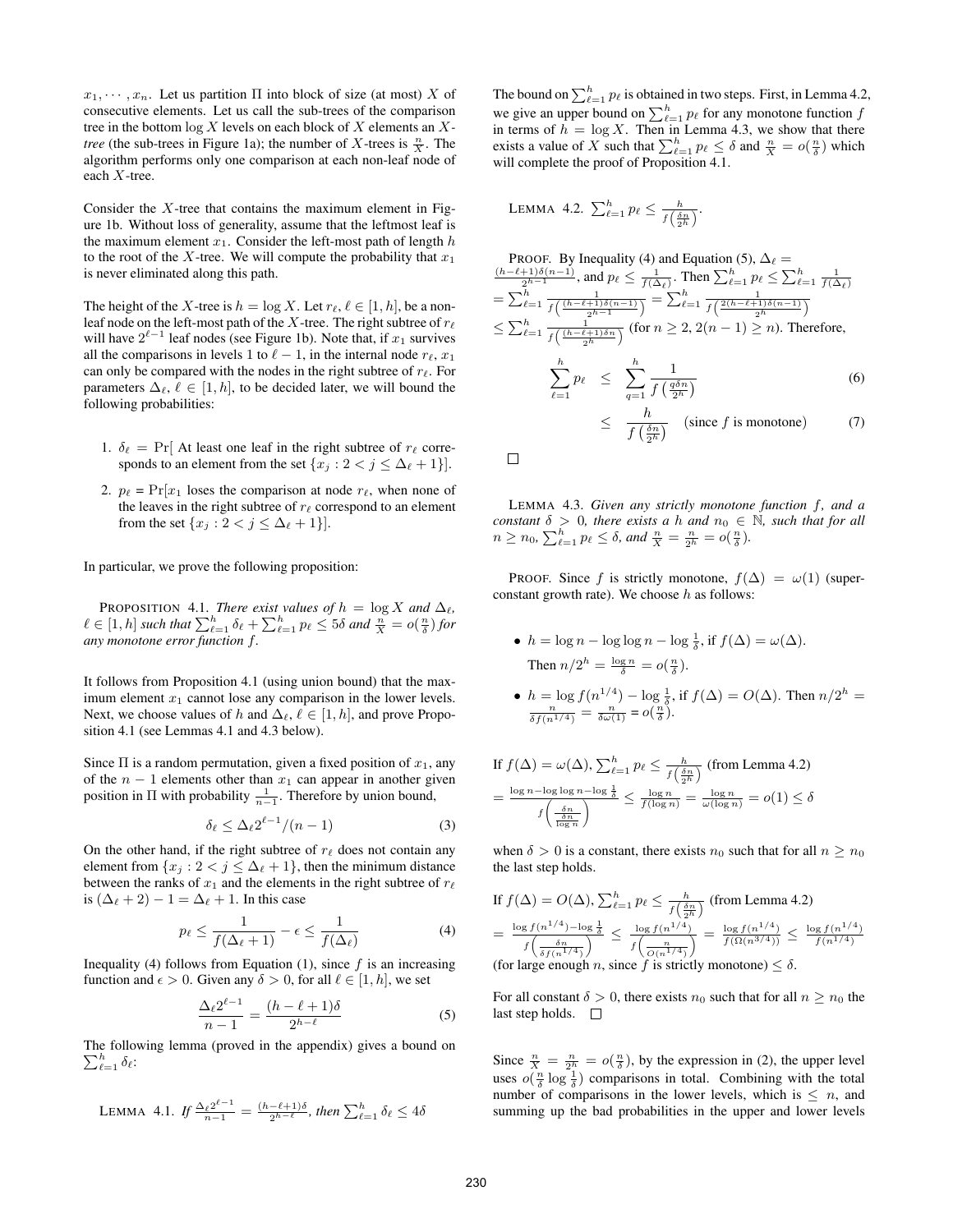by union bound (from the expression in (2) and Proposition 4.1), the maximum element is found with probability  $\geq 1 - 6\delta$  with  $n + o(\frac{n}{\delta} \log \frac{1}{\delta})$  value questions.

The proof of Lemma 4.3 also shows that, when  $f(\Delta) = \omega(\Delta)$ ,  $n + O(\frac{\log n}{\delta} \log \frac{1}{\delta})$  value questions suffice. However, the following Lemma 4.4 shows that better bound can be obtained when  $f(\Delta) = \Omega(\Delta)$  or  $f(\Delta) = 2^{\Delta}$ , by a tighter analysis using Inequality (6). This lemma also gives a tighter bound for the slowly growing logarithmic error function. This lemma is analogous to Lemma 4.3; the proof of the lemma is given in the appendix.

LEMMA 4.4. *Given any*  $\delta > 0$ ,

- *1. for exponential error function, there exists a value of* X such that  $\frac{n}{X} = O(\log^2 \frac{1}{\delta})$ , and  $\sum_{\ell=1}^h p_\ell \leq \delta$ ,
- 2. for **linear error function**, there exists a value of *X* such that  $\frac{n}{X} = O(\frac{\log \log n}{\delta^2})$  and and  $\sum_{\ell=1}^h p_\ell \leq \delta$ .
- *3. forlogarithmic error function, there exists a value of* X *such*

that 
$$
\frac{n}{X} = O\left(\frac{n^{\frac{1}{1+\delta}}}{\delta^{\frac{\delta}{\delta+1}}}\right)
$$
, and  $\sum_{\ell=1}^h p_\ell \leq \delta$ .

Substituting the value of  $\frac{n}{X}$  in the expression in (2), the better upper bounds for functions f such that  $f(\Delta) = \Omega(\Delta)$  or  $f(\Delta) = 2^{\Delta}$ in Theorem 2 can be obtained. This completes the proof of Theorem 2.

### 4.2 Finding Top-k

Suppose  $x_1 > x_2 > \cdots > x_n$ . Given an integer k, Feige et. al. [7] has given an algorithm to find the top- $k$  elements  $x_1, \dots, x_k$  in the constant error model. This algorithm uses  $O(n \log \frac{\min(k, n-k)}{\delta})$ comparisons to find the k-th largest element with probability  $\geq$ 1 –  $\delta$ . For simplicity, assume that  $k \leq \frac{n}{2}$ , *i.e.* min $(k, n-k) = k$ .

In practice, for database top- $k$  queries, the value of  $k$  is likely to be much smaller than the total number of elements  $n$ . When the value of  $k$  is small, a better bound on the number of value comparisons can be obtained using Theorem 2 in Section 4.1 and the algorithm given in [7] with strictly monotone error functions. In particular, we show the following corollary to Theorem 2 that solves the top- $k$ problem with high probability.

COROLLARY 1. *For all strictly growing functions* f *and constant*  $\epsilon, \delta > 0$ ,  $n + o(\frac{nk}{\delta} \log \frac{k}{\delta}) + O(\frac{k^2}{\delta})$  $\frac{k^2}{\delta}\log\frac{k}{\delta}$ ) value questions are sufficient to output all the top- $k$  elements  $x_1, \dots, x_k$  with proba*bility*  $\geq 1 - \delta$ *.* 

*Further, if*  $f(\Delta) = \Omega(\Delta)$ *, then*  $n+O(\frac{k \log \log n}{\delta^3} \log \frac{k}{\delta})+O(\frac{k^2}{\delta})$  $\frac{\varepsilon^2}{\delta} \log \frac{k}{\delta}$ ) *value questions are sufficient. If*  $f(\Delta) = 2^{\Delta}$ *, then*  $n+O(\frac{k^2}{\delta})$  $\frac{\varepsilon^2}{\delta} \log \frac{k}{\delta}$ ) *value questions are sufficient.*

When  $k = O(1)$  and  $\delta > 0$  is constant, we once again get a bound of  $n + o(n)$  even to find all the top-k elements with high probability, which exceeds  $n$  only by lower order additive terms. Note that, even when the comparisons are exact, the linear time recursive selection algorithm [3] requires cn comparisons for a constant  $c > 1$ to find the  $k$ -th element (although it works for all values of  $k$ ). The

same guarantee of  $n + o(n)$  can be obtained for any  $k = o(\sqrt{n})$ , when the error function  $f(\Delta) = \Omega(\Delta)$  (the growth-rate is at least linear). The algorithm in [7] gives a better bound for other error functions and values of k.

As an aside, we note that for any fixed  $\delta > 0$ , when the answers to value questions have no errors, and when  $k = o(\sqrt{n})$ , our techniques give a bound of  $n + q(k, \delta)$  on the value comparisons for finding the top-k elements with probability  $\geq 1 - \delta$ . Here  $q(k, \delta)$ is a polynomial function of k and  $\frac{1}{\delta}$  independent of n (see the appendix).

To conclude this section, we sketch how we can obtain Corollary 1 using Theorem 2; the details are given in the appendix. Once again, we use a comparison tree and start with a random permutation of the elements in the leaves of this tree. We also divide the  $\log n$  levels of the comparison tree into lower log X levels and upper log  $\frac{n}{X}$ levels. In the lower levels, we have  $\frac{n}{X} X$ -trees. We show that there is a value of X such that with high probability each of  $x_1, \dots, x_k$ appear in different  $X$ -trees so that they are the maximum elements in their respective  $X$ -trees. In all the  $X$ -trees we use Algorithm 1, and argue that all of  $x_1, \dots, x_k$  are the winners in their respective X-trees with high probability. Therefore, in the upper  $\log \frac{n}{X}$ levels,  $x_1, \dots, x_k$  remain to be the top-k elements. In the upper levels, which has  $\frac{n}{X}$  elements, we use the top- $k$  algorithm from [7]. We show that the total number of questions asked to the crowd is given by the expressions in Corollary 1. We also argue that the total probability of error (probability that exactly  $x_1, \dots, x_k$  are not returned) is bounded by  $\delta$ , so with probability  $\geq 1 - \delta$  we find the top- $k$  elements.

### 5. CLUSTERING

We study the clustering problem motivated by group-by queries in this section. Recall that there are  $J$  distinct types, and the goal of the clustering problem is to find the J clusters, *i.e.* the groups of elements having the same type. For the max and top- $k$  problems discussed in the previous chapter we used value questions, where the crowd is asked to order two elements according to their values. We will use type questions in this section for clustering purposes. Here the crowd is asked to decide whether the elements have the same type, for instance, whether two photos capture the same person or place.

We prove the following theorem which gives a bound on the number of type questions that are necessary and sufficient to exactly find the J clusters. In our algorithms, we *do not* assume that J is known a priori – when a set of questions regarding a photo database is asked, the crowd may not know the number of people participating in the database. However, our (tight) lower bounds hold even when the value of  $J$  is known. Recall that we assume the constant error model for type questions, *i.e.* each type question is answered correctly with probability  $\geq \frac{1}{2} + \epsilon$ , for a constant  $\epsilon > 0$ .

THEOREM 3. *For all*  $\delta > 0$ *, to group n elements into* J clusters *with probability*  $\geq 1 - \delta$ ,  $O(nJ \log \frac{n}{\delta})$  *type questions in expectation are sufficient in the constant error model.*

*On the other hand,* Ω(nJ) *type questions are necessary (i) even if the algorithm is randomized, (ii) even when answers to all type questions are exact, and (iii) even when the value of* J *is known.*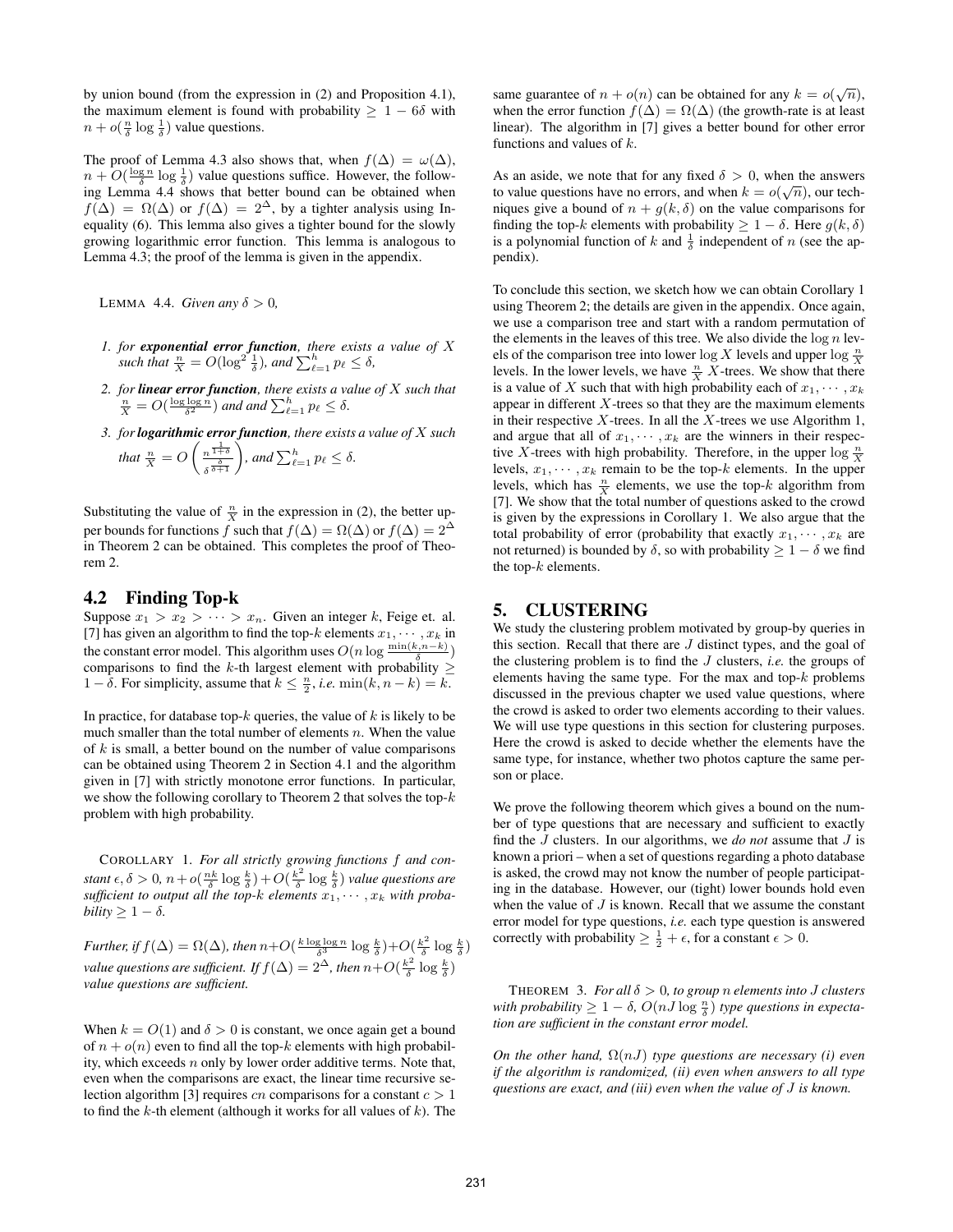*Proof of Upper Bound.* Algorithm 2 finds the *J* clusters with high probability.

|  | Algorithm 2 Algorithm for clustering with only type questions         |  |  |
|--|-----------------------------------------------------------------------|--|--|
|  | (given <i>n</i> elements, and the values of $\epsilon, \delta > 0$ )) |  |  |

- 1:  $-List$  the elements in arbitrary order  $L.$
- 2: Initialize a set for clusters  $P = \emptyset$ .
- 3: while  $L$  is not empty do
- 4: Let  $y$  be the first element in  $L$ .
- 5: Find elements with the same type as  $y$  among the remaining elements in  $L$  as follows: For each remaining element x in L, ask the type question  $type(x) = type(y)$  $O(\frac{1}{\epsilon^2}(\log \frac{n}{\delta}))$  times. If the majority of the answers are "yes",  $x, y$  are decided to have the same type; otherwise they are decided to have different types.
- 6: Collect all elements of the same type, make a cluster  $C$ , add to  $P$ , and delete these elements from  $L$ .
- 7: end while
- 8: return the clusters in P.

Analysis. With appropriate choices of constants, by Chernoff bound, whether the elements  $x, y$  compared in Step 5 have the same type is decided incorrectly with probability  $\leq \frac{\delta}{n^3}$ . Since  $J \leq n$ ,  $nJ \leq n^2$ . By union bound, with probability  $\geq 1 - \frac{\delta}{n}$ , for all pairs of elements considered by the algorithm whether they have the same type is decided correctly. When the type comparisons are correct, it is easy to check that the correct clusters are returned in J iterations. This happens with probability  $\geq 1 - \frac{\delta}{n}$ .

Note that in each iteration, at least the first remaining element from the list  $L$  is deleted, therefore the loop is run at most  $n$  times. However, as argued above, with probability  $\geq 1 - \frac{\delta}{n}$ , the number of iterations of the while loop is  $J$  (when the clusters are correctly returned), and with probability  $\leq \frac{\delta}{n}$ , the number of iterations is  $\leq n$ . Hence the expected number of iterations is  $O(J)$ . In each iteration, at most  $O(\frac{n}{\epsilon^2} \log \frac{n}{\delta})$  type questions are asked. Therefore, in expectation and for constant  $\epsilon$ , the bound given in Theorem 3 follows.

*Proof of Lower Bound.* First we give the proof of lower bound for deterministic algorithm, when there is no error in the answers to the type questions (exact comparisons), and when the value of  $J$  is known. Then we prove the lower bound for randomized algorithms.

Lower bound for deterministic algorithms. Let  $s_{\text{max}}$  be the size of the maximum cluster in an instance, and  $s_{\text{min}}$  be the size of the minimum cluster. Recall that the instance is called balanced if  $s_{\text{max}}/s_{\text{min}} = O(1)$ . We will prove the lower bound of  $\Omega(nJ)$  for deterministic algorithms even when the clusters are balanced.

Consider any deterministic algorithm A that solves the clustering problem. Let us number the clusters arbitrarily as  $C_1, \cdots, C_J$ . The adversary starts by assigning  $2n/3J$  elements to each of the clusters  $C_1, C_2, ..., C_J$  and reveals these elements for free to A (therefore, algorithm  $A$  knows the value of  $J$ ). At this point, number of unassigned elements is  $n/3$ . Let this be the set U. The adversary now plays an evasive game on this set U. An element  $x \in U$  is active iff it has been compared with  $(J - 1)/2$  elements. For an active element, whenever the algorithm A asks a question involving it, the answer is always "no". Once an element ceases to be active, it has at least  $J - (J - 1)/2 = (J + 1)/2$  valid clusters among  $C_1, \cdots, C_J$  to which it can still be assigned. We always assign it to a cluster with smallest number of elements, breaking ties arbitrarily. This ensures that no cluster  $C_i$  ever gets assigned more than  $\frac{n/3}{(J+1)/2} < 2n/3J$  elements from U. So the minimum cluster size is  $2n/3J$  (recall that all clusters initially had  $2n/3J$ elements), and the maximum cluster size is  $4n/3J$ . The ratio is bounded by 2. The total work done is clearly  $\Omega(nJ)$ .

Lower bound for randomized algorithms. We next show that an  $\Omega(nJ)$  lower bound holds for randomized algorithms as well even when all type comparisons are exact. By Yao's min-max principle [14], it suffices to exhibit a distribution on input instances such that any deterministic algorithm needs  $\Omega(nJ)$  comparisons in expectation with respect to that distribution.

Suppose the clusters are  $C_1, \cdots, C_J$ . For each element, we randomly choose  $j \in [1, J]$  and assign it to cluster  $C_j$ . Let us call an element x to be *settled*, if either the algorithm performs  $J - 1$ comparisons involving  $x$ , or if the algorithm performs a type comparison between  $x$  and some element  $y$  whose result is a "yes". Note that to cluster all  $n$  elements, each element must be settled. This is because if  $\leq J - 2$  comparisons are performed involving  $x$ , and all of the comparisons return "no", there are still at least two clusters where  $x$  can go to. Next we compute the expected number of comparisons needed to make an element settled by a "yes" answer.

Suppose  $\ell$  comparisons have been performed involving x all of which answered "no". Since type of each element is chosen uniformly at random, under the above assumptions, for any element  $x$  that has participated so far in  $\ell$  type comparisons each of which resulted in a "no", the probability that the next type comparison returns a "yes" is bounded by  $\frac{1}{J-\ell}$ . The probability that each of the first  $\ell$  type comparisons of x returns a "no" is at least  $\frac{J-\ell}{I}$ . Thus the expected number of type comparisons before an element gets a "yes" answer is at least  $\sum_{\ell=1}^{J} \ell \times \frac{1}{J-\ell} \times \frac{J-\ell}{J} = \frac{J+1}{2}$ . Therefore the expected number of comparisons for an element to get settled is  $\Omega(J)$ . Since every type comparison involves exactly two elements, it follows by linearity of expectation that the total number of type comparisons is  $\Omega(nJ)^7$ .

## 6. CLUSTERING WITH CORRELATED TYPES AND VALUES

In the previous section, we used only type questions for clustering that compares whether two elements have the same type. We showed that, to cluster *n* elements into *J* clusters  $\Theta(nJ)$  questions are necessary and sufficient. However, as mentioned in Section 3, types and values can be correlated in some scenarios and elements of the same type can form (almost) contiguous blocks in the sorted order according to the values (*e.g.* quality of hotels as types vs. their prices as values). Recall that we formalized this idea assuming that there are at most  $\alpha$  changes in types between any two elements of the same type. In this section we will see that this bound improves to  $\tilde{O}(n \log J)$  when  $\alpha$  is small and both type and value questions are asked. Note that both value and type questions are answered correctly with probability  $\geq \frac{1}{2} + \epsilon$ , given a constant  $\epsilon > 0$ .

THEOREM 4. *Given any*  $\delta > 0$ , *it is sufficient to ask*  $O\left((n\log(\alpha J)+\alpha J)\log\frac{n}{\delta}\right)$  type and value questions in expecta*tion to cluster n elements into J clusters with probability*  $\geq 1 - \delta$ *.* 

<sup>&</sup>lt;sup>7</sup>We leave the exact bound for randomized algorithms for the balanced case as an open problem.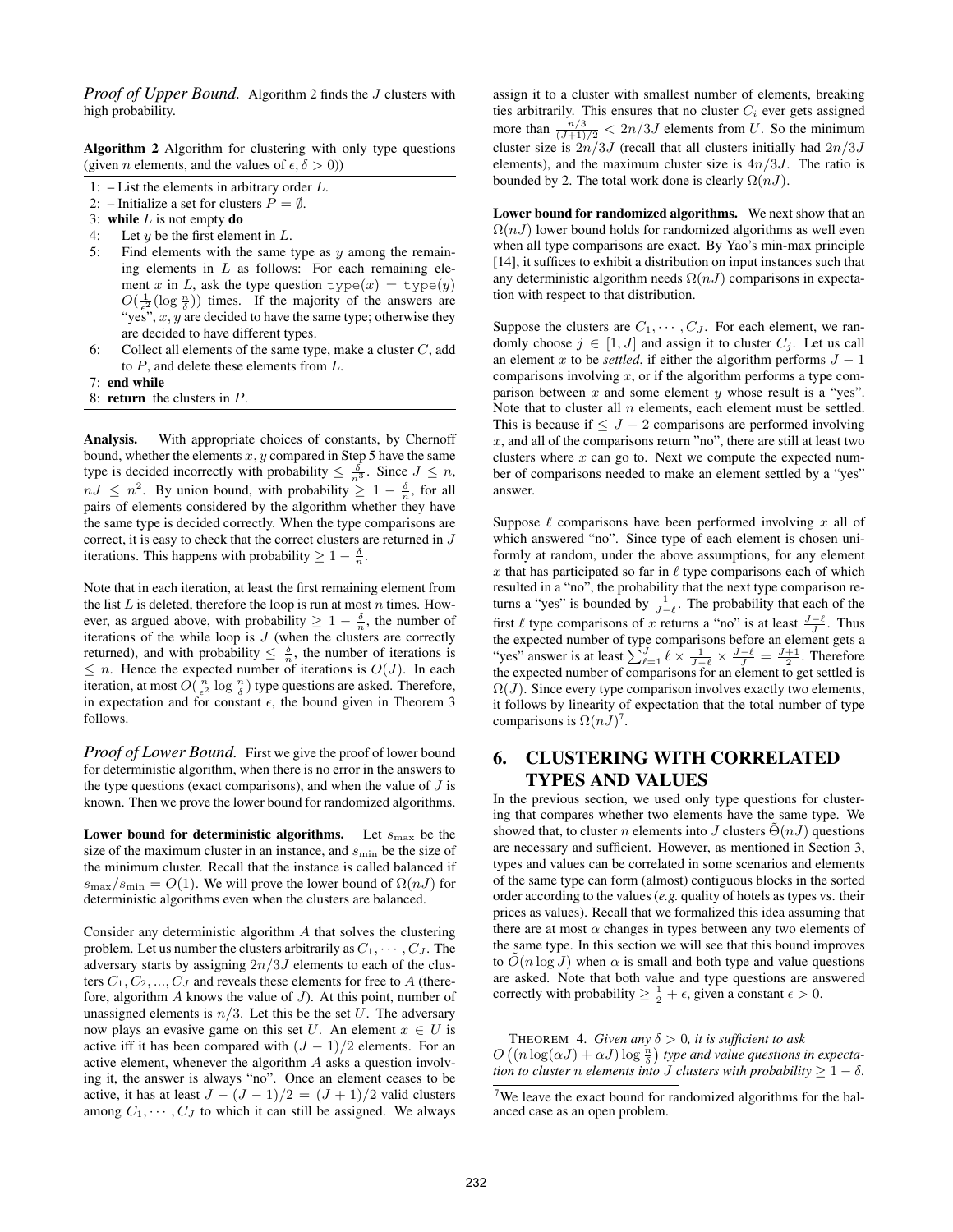Similar to the previous section, we do not assume that the value of J is known a priori. But we assume that the value of  $\alpha$  (or an upper bound on  $\alpha$ ) is known. In this section we will also explain why the bound given in the above theorem is tight in a certain sense, and briefly discuss how top-k/maximum elements from each of the J clusters can be found with high probability using both type and value questions.

Recall that when  $\alpha = 1$ , we have the full correlation case, where elements from the same type exactly form contiguous blocks in the sorted order on values. When the value of  $\alpha$  is small, we have the partial correlation case. Here we present our key ideas assuming the full correlation case in Algorithm 3 and assuming that the answers to the type and value questions are exact. We analyze this algorithm and discuss how erroneous answers to the type and value questions can be handled. Then we discuss how the ideas can be extended to work for general  $\alpha$ .

#### 6.1 Clustering for Full Correlation

Since the clusters do not have any name to identify them, Algorithm 3 forms the clusters as a forest. For each cluster  $C$ , except one element in C, each element y stores a pointer  $\text{link}(y)$  which points to another element z in the same cluster (*i.e.*  $type(y)$ )  $type(z)$ ). The element with no link (null) is the root of this tree. Clearly, from this structure all the clusters can be output in  $O(n)$ time.

*Analysis.* We first analyze Algorithm 3 assuming that the answers to all type and value questions are correct. To argue the correctness, we show that exactly one element from each type has null link which forms the tree of the corresponding cluster, and the rest of the elements link to another element from the same cluster. Note that we assign  $\text{link}(z) = y$  if and only if  $\text{type}(y) = \text{type}(z)$ , therefore we never set  $\text{link}(z)$  incorrectly for any element z. Also whenever an element  $z$  is deleted (Step 19), another element  $y$  such that  $type(y) = type(z)$  is retained, *i.e.* we never delete all elements from a type. Therefore, we argue that the algorithm returns exactly one element y from each type such that  $\text{link}(y) = null$ , which proves its correctness.

For the sake of analysis, consider the elements  $x_1 > \cdots > x_n$  in sorted order. In the full correlation case, elements from the same type form contiguous blocks in the sorted order. We argue that the two while loops in the algorithm keep exactly one element from each such block.

The algorithm tries to identify these blocks by dividing the list of elements (in arbitrary order  $L$ ) into intervals. As long as there is one interval with more than two types, the interval is partitioned into two halves by the median, which also ensures that all elements before (resp. after) the median are greater (resp. smaller) than the median. Therefore, repeatedly finding the medians divide the list of elements into intervals such that all elements of any earlier interval is larger than all elements in any interval after. When the variable repeat\_loop is set to FALSE, only one element from each block (*i.e.* from each cluster) is retained. These elements are returned by the algorithm as elements with null link.

Number of questions asked. The following lemma bounds on the total number of type and value questions.

LEMMA 6.1. *The total number of type and value questions used*

Algorithm 3 Algorithm for clustering in the full correlation case (given  $\epsilon, \delta > 0$ )

- 1: List all elements in  $L$  in an arbitrary order.
- 2: Initialize  $\text{link}(y) = null$  for each element y.
- 3: Set repeat\_loop = true.
- 4: while repeat\_loop is true do
- 5: Let  $s = |L|$ .
- 6: Initially, the entire  $L$  forms a single interval.
- 7: while  $|L| > s/2$  do  $\frac{\sqrt{s}}{2}$  *o* the *total number of elements in L is not halved\*/*}
- 8: if each interval has exactly one element then
- 9:  $-$  repeat loop = false
- 10: else
- 11: /\* Divide each interval in half to form two smaller intervals\*/
- 12: **for** each interval  $B$  with two or more elements **do**
- 13: Find the median of the elements in B.
- 14: Partition the elements in  $B$  in two halves comparing with the median by value questions.
- 15: Each of these two halves forms a new interval, say  $B_1$  and  $B_2$ .
- 16: **for** both  $B_i$ ,  $i \in \{1, 2\}$  **do**
- 17: Check if  $B_i$  has at least two types: The first element  $y$  in  $B_i$  is compared with each of the other elements  $z$  in  $B_i$  to check if there is a  $z$  such that  $type(y) \neq type(z)$ .
- 18: If B<sup>i</sup> has at least two types, B<sup>i</sup> is called an *active interval*. Do nothing.
- 19: If  $B_i$  is not active (all elements have the same type), choose an arbitrary element  $y$  from  $B_i$ . For the other elements z in the interval, set  $\text{link}(z) = y$ . Delete all elements in  $B_i$  from L except y.
- 20: end for
- 21: end for
- $22:$  end if
- 23: end while
- 24: end while
- 25: **return** all elements y with their link  $\text{link}(y)$ .

*by the algorithm is* O (n log J) *assuming the answers to these questions are correct.*

PROOF. First we compute the total number of questions asked in each iteration of the inner while loop (Step 7). Let us count unit cost for the repeated value and type questions in Steps 13, 14 and 17. Consider the first for loop with original intervals in Step 12. Let the number of intervals be  $b$ , and let the number of elements in these intervals be  $n_1, \dots, n_b$ . Since the intervals are disjoint,  $n_1 + \cdots + n_b \leq s$ . In the *j*-th interval, the linear-time selection algorithm [3] can find the median using  $O(n_i)$  value questions (Step 13) and the partition can also be done using  $O(n_i)$ value questions (Step 14). This for loop further partitions the intervals into two disjoint intervals  $B_1, B_2$ . In the inner for loop (Step 16), only one element from each interval is compared with the other elements using type questions, hence the total number of type questions in  $B_1, B_2$  is  $O(n_i)$ . Therefore the total number of value and type questions in the outer for loop (Step 12) is  $\sum_{i=1}^{b} O(n_j) = O(s).$ 

Next we compute the number of iterations in the inner while loop. Consider the contiguous blocks of elements of the same type in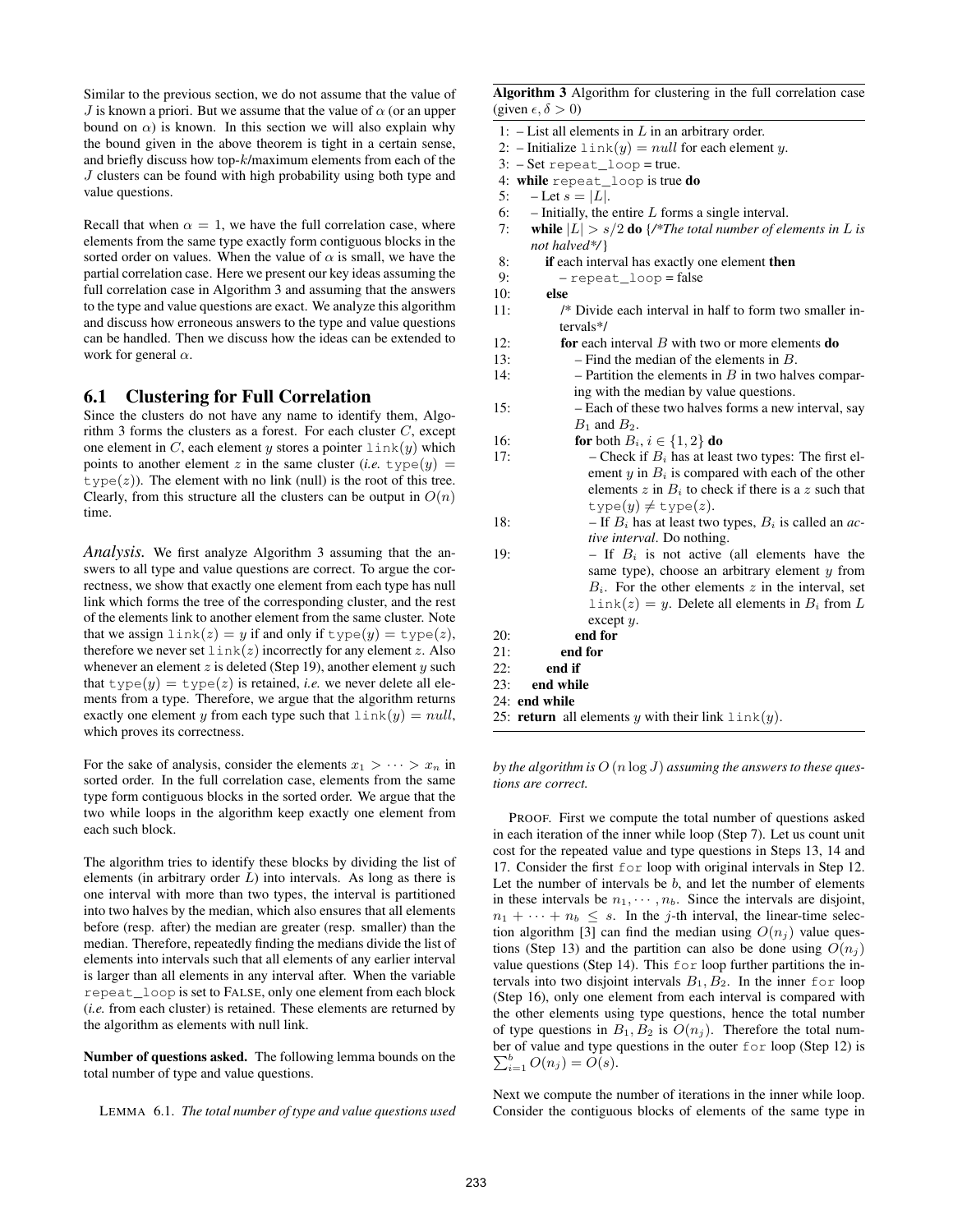the sorted order. Since there are  $J$  clusters, the number of blocks is J. Suppose the algorithm reduces the number of elements in  $P$  iterations of the inner while loop. Then the number of element at the start of the while loop s is divided into  $2^P$  intervals. When  $2^P = 4J$ , at most J intervals may be active (two or more types). The active intervals have  $\leq s/4$  elements in total. Each interval is of size  $s/4J$  and one element is retained from each inactive interval. Hence the number of remaining elements will be  $s/4 + s/4J \leq s/2$ . Therefore, the while loop will terminate in  $P = O(\log J)$  iterations.

Now we compute the number of questions in the outer while loop in Step 4. The inner while loop ensures that the problem size  $s$  is halved in each of its iterations. Hence the number of questions  $Q(n)$  with input size n is captured by the following recurrence relation (counting unit cost in Steps 14 and 17):

$$
Q(n) = Q(\frac{n}{2}) + O(n \log J)
$$
 (8)

The solution of this recurrence relation is  $O(n \log J)$ .  $\Box$ 

Handling erroneous answers to type and value questions. Here we discuss how erroneous answers to type and value questions can be handled using standard techniques. When type and value comparisons are correct,  $cn \log J$  questions suffice, for some constant c. Now consider the case when the comparisons are erroneous, but correct answers are returned with probability  $\geq \frac{1}{2} + \epsilon$ , for constant  $\epsilon > 0$ . In this case we repeat each type or value comparison performed by Algorithm 3 between two elements  $O(\frac{1}{\epsilon^2} \log \frac{n}{\delta})$  times and take the majority vote (omitted in the algorithm for simplicity) to decide whether they have the same type, or to order them according to their values. This adds the multiplicative  $\log \frac{n}{\delta}$  factor in the total number of questions asked. Moreover, we abort the algorithm after comparing  $cn^2$  pairs of elements (note that we do not assume that the value of  $J$  is known).

With appropriate choices of the constants, by Chernoff bound, the answer to each type and value comparison between any two elements is correct with probability  $\geq 1 - \frac{\delta}{cn^2}$ . By union bound, the total bad probability in the  $cn \log J \leq cn^2$  comparisons is bounded by  $\delta$ . Hence with probability  $\geq 1 - \delta$ , all the comparisons are correct, and the above analysis holds. The expected number of questions asked by the algorithm is  $O(n \log J) \times O(\log \frac{n}{\delta})$ : cn  $\log J$ comparisons are performed with probability  $\geq 1 - \delta$  and  $cn^2$  comparisons are performed only with probability  $\leq \delta$ . This proves Theorem 4 for the full correlation case.

#### 6.2 Extension to general  $\alpha$

For arbitrary  $\alpha$ , there are at most  $\alpha$  changes in types between any two elements of the same type. Again partition the elements in the sorted order  $x_1 > \cdots > x_n$  into consecutive blocks of the same type. Algorithm 3 as it is run for the case of general  $\alpha$ . As argued above, this will give one representative element from each block. However, when now there may be more than one representative element from the same cluster, which we need to group together. Further note that, these representative elements will be sorted according to their values due to repeated partitioning using medians of active intervals.

To group elements of the same types, consider the list of remaining elements  $L$  returned by Algorithm 3. While  $L$  is not empty, select the first element y in L. For the next  $\alpha$  elements z in L, check if y and z have the same type. For all elements z with  $type(y) =$ 

type(z), set  $\text{link}(z) = y$ . Delete these elements from S. Then repeat the procedure with the remaining elements in L (in order).

We already argued in the full correlation case that Algorithm 3 leaves one element from each consecutive block of the same type. In the additional step to group elements of the same types, the consecutive  $\alpha$  elements in L are examined by type questions. At most  $\alpha$  changes in types are present between the first and the last element of any cluster in the sorted order. This ensures that all elements of the same type as the first element  $y$  in  $S$  will be grouped together. This process is repeated until the list  $L$  is empty, which returns all clusters.

To count the number of type and value questions, note that the number of consecutive blocks for general  $\alpha$  is  $\leq \alpha J$ . Therefore, Algorithm 3 asks  $O(n \log(\alpha J))$  questions (similar to Lemma 6.1). The additional step to group elements of the same type needs J iterations. So  $O(n \log(\alpha J) + \alpha J)$  comparisons suffice when the answers to type and value questions are exact. Errors in the answers can be handled by repeating each comparison  $O(\log \frac{n}{\delta})$  times and taking the majority vote, as described for the full correlation case.

#### 6.3 Lower Bounds

Let us briefly discuss why the bounds given in Theorem 4 is tight upto logarithmic factors in a certain sense even when there is no error in the comparisons. Recall that we proved  $\Omega(nJ)$  lower bound for clustering in Section 5. Since  $\alpha$  in the worst case is  $\Omega(n)$  (no correlation between types and values), we cannot hope to get a better bound than  $O(\alpha J)$  for all values of  $\alpha$ . Further, there is also a lower bound of  $\Omega(n \log n)$  which explains that we cannot get a better bound than  $O(n \log(\alpha J))$  for all values of  $\alpha$  and J. This lower bound follows from the *element distinctness problem*, *i.e.* given n elements check if any two elements have the same value, which is known to have a lower bound of  $\Omega(n \log n)$  [2]. In the reduction, two elements belong to the same cluster if and only if they have the same value, and a cluster has  $\geq 2$  elements if and only if the elements are not distinct.

### 6.4 Max/Top-k from Each Cluster using Constant and Variable Error Model

When both type and value questions are asked, a natural question to ask is to find top- $k$  or the maximum element from each cluster (see the query example given in the introduction). This can be achieved by combining our results on clustering and top- $k$ : first find the clusters using Algorithms 2 or 3, and then find the top- $k$  or max from each cluster using the algorithms in Section 4. Clearly, to guarantee that top- $k$  elements are found from all clusters with probability  $\geq 1 - \delta$  given  $\delta > 0$ , the value of  $\delta$  in the max or top- $k$ algorithm has to be replaced by  $\delta' = \frac{\delta}{J}$  (when the clusters are constructed, the value of  $J$  is known). The maximum elements from each cluster can be found by a small modification of Algorithm 2: as each cluster is computed, in addition to type comparisons between two elements, also compare their values; retain the element with larger value. We can also use the algorithms from Section 4 for a monotone error function  $f$  to obtain better bounds on the number of questions asked<sup>8</sup>.

<sup>&</sup>lt;sup>8</sup>Let  $\Delta$  and  $\Delta'$  be the distance of two elements having same type in the entire sorted order, and in the sorted order restricted to the cluster containing them respectively. Since  $\Delta \geq \Delta'$ , for monotone error function f, the probability of error in value comparisons  $\frac{1}{f(\Delta)} \leq \frac{1}{f(\Delta')}$ . Therefore, the same error function can be assumed even when the elements in respective clusters are compared.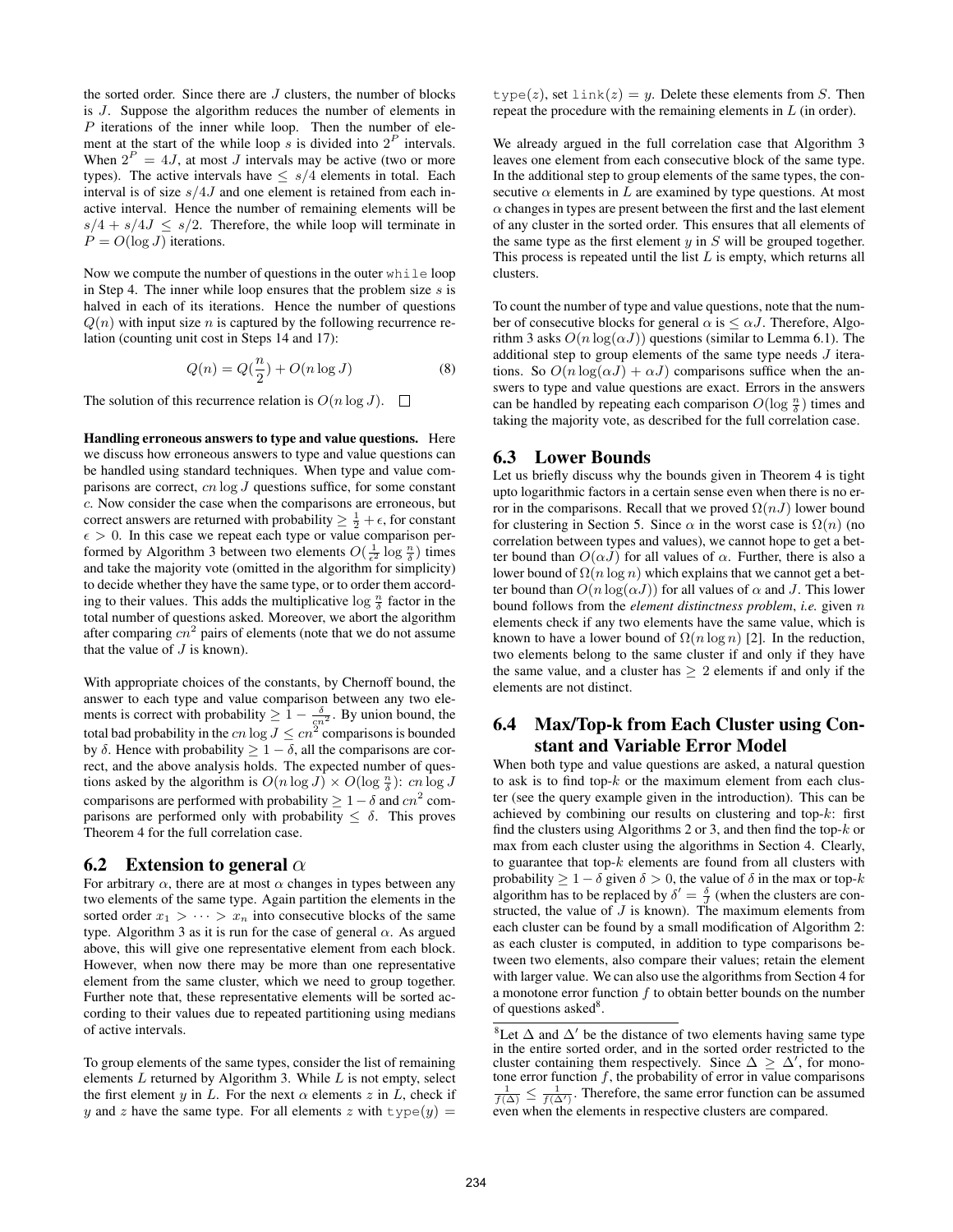### 7. CONCLUSIONS

In this paper, we studied max/top- $k$  and clustering problems in the crowd sourcing setting. These problems are motivated by top- $k$ and group-by database queries, where the criteria used for grouping and ordering are difficult to evaluate by machines but much easier to evaluate by the crowd (*e.g.* grouping photos by the individuals occurring in them or finding their most recent photo). We gave efficient algorithms that ask a small number of type and value questions to the crowd. For max/top- $k$  queries, we proposed a variable error model for erroneous answers and showed that fewer queries are needed compared to the constant error model. On the other hand, for the clustering problem or group-by queries, fewer questions are needed when there is a correlation between the types and values of the elements.

There are many interesting future directions. We focused on the objective of minimizing the number of comparisons performed by the crowd to find the exact top- $k$  elements or the exact clusters. It will be interesting to consider alternative cost-based objectives that are amenable to better bounds on the number of comparisons. Further, there is a natural 'value-based' alternative to the 'rankingbased' variable error model considered in the paper, where the error probability is a monotone function of the difference in values of the two elements being compared instead of the difference in their ranks in the sorted order. The upper bounds given in this paper for the ranking-based error model also hold for the value-based error model when the difference in the values of two consecutive elements in the sorted order is at least one (then the value-based error is bounded above by the ranking-based error); it will be interesting to further explore the value-based error model. Other reasonable objectives include minimizing latency or the number of rounds of interactions with the crowd. We assumed that the cost is directly proportional to the number of questions. One can look at cost functions that are concave in the number of questions, so that when asking more questions one needs to pay less per question (as repetitive tasks are considered easier). It will also be interesting is to minimize the probability of errors for top- $k$  or clustering questions, when a budget on the number of comparisons is provided.

Acknowledgements. We thank the anonymous reviewers for their insightful comments. This work was supported in part by the NSF Awards IIS-0803524, CCF-1116961, and IIS-0904314, the European Research Council under the European Union's Seventh Framework Programme (FP7/2007-2013) / ERC grant agreement 291071-MoDaS, the Israel Ministry of Science, the Binational (US-Israel) Science Foundation, and a Google Ph.D. Fellowship.

### 8. REFERENCES

- [1] Eyal Baharad, Jacob Goldberger, Moshe Koppel, and Shmuel Nitzan. Distilling the wisdom of crowds: weighted aggregation of decisions on multiple issues. *Autonomous Agents and Multi-Agent Systems*, 22(1):31–42, January 2011.
- [2] Michael Ben-Or. Lower bounds for algebraic computation trees. In *Proceedings of the fifteenth annual ACM symposium on Theory of computing*, STOC '83, pages 80–86, New York, NY, USA, 1983. ACM.
- [3] Manuel Blum, Robert W. Floyd, Vaughan Pratt, Ronald L. Rivest, and Robert E. Tarjan. Time bounds for selection. *J. Comput. Syst. Sci.*, 7(4):448–461, August 1973.
- [4] Rubi Boim, Ohad Greenshpan, Tova Milo, Slava Novgorodov, Neoklis Polyzotis, and Wang-Chiew Tan. Asking the right questions in crowd data sourcing. *ICDE*, 0:1261–1264, 2012.
- [5] Thomas H. Cormen, Charles E. Leiserson, Ronald L. Rivest, and Clifford Stein. *Introduction to Algorithms, Third Edition*. The MIT Press, 3rd edition, 2009.
- [6] *https://www.mturk.com/*.
- [7] Uriel Feige, Prabhakar Raghavan, David Peleg, and Eli Upfal. Computing with noisy information. *SIAM J. Comput.*, 23(5):1001–1018, October 1994.
- [8] Michael J. Franklin, Donald Kossmann, Tim Kraska, Sukriti Ramesh, and Reynold Xin. Crowddb: answering queries with crowdsourcing. In *SIGMOD*, pages 61–72, New York, NY, USA, 2011. ACM.
- [9] Ryan Gomes, Peter Welinder, Andreas Krause, and Pietro Perona. Crowdclustering. In *NIPS*, pages 558–566, 2011.
- [10] Stephen Guo, Aditya Parameswaran, and Hector Garcia-Molina. So who won?: dynamic max discovery with the crowd. In *SIGMOD*, pages 385–396, New York, NY, USA, 2012. ACM.
- [11] Xuan Liu, Meiyu Lu, Beng Chin Ooi, Yanyan Shen, Sai Wu, and Meihui Zhang. Cdas: a crowdsourcing data analytics system. *Proc. VLDB Endow.*, 5(10):1040–1051, June 2012.
- [12] Adam Marcus, Michael S. Bernstein, Osama Badar, David R. Karger, Samuel Madden, and Robert C. Miller. Twitinfo: aggregating and visualizing microblogs for event exploration. In *CHI*, pages 227–236, 2011.
- [13] Adam Marcus, Eugene Wu, David R. Karger, Samuel Madden, and Robert C. Miller. Human-powered sorts and joins. *PVLDB*, 5(1):13–24, 2011.
- [14] Rajeev Motwani and Prabhakar Raghavan. *Randomized algorithms*. Cambridge University Press, New York, NY, USA, 1995.
- [15] Aditya Parameswaran, Hyunjung Park, Hector Garcia-Molina, Neoklis Polyzotis, and Jennifer Widom. Deco: Declarative crowdsourcing. Technical report, Stanford University.
- [16] Aditya G. Parameswaran, Hector Garcia-Molina, Hyunjung Park, Neoklis Polyzotis, Aditya Ramesh, and Jennifer Widom. Crowdscreen: algorithms for filtering data with humans. In *SIGMOD*, pages 361–372, New York, NY, USA, 2012. ACM.
- [17] Joachim Selke, Christoph Lofi, and Wolf-Tilo Balke. Pushing the boundaries of crowd-enabled databases with query-driven schema expansion. *Proc. VLDB Endow.*, 5(6):538–549, February 2012.
- [18] Petros Venetis, Hector Garcia-Molina, Kerui Huang, and Neoklis Polyzotis. Max algorithms in crowdsourcing environments. In *WWW*, pages 989–998, New York, NY, USA, 2012. ACM.
- [19] Jiannan Wang, Tim Kraska, Michael J. Franklin, and Jianhua Feng. Crowder: Crowdsourcing entity resolution. *PVLDB*, 5(11):1483–1494, 2012.

### APPENDIX A. OMITTED PROOFS

In this section we give the proofs that are omitted in the previous sections.

## A.1 The number of questions in the upper log (n/X) levels for Algorithm 1

Recall that, each internal node in the levels  $\ell = 1$  to  $\log \frac{n}{X}$  uses  $S_\ell = (2\ell - 1) * O(\frac{1}{\epsilon^2} \log \frac{1}{\delta})$  comparisons. By a simple application of Chernoff bound [14], it can be shown that the max element in